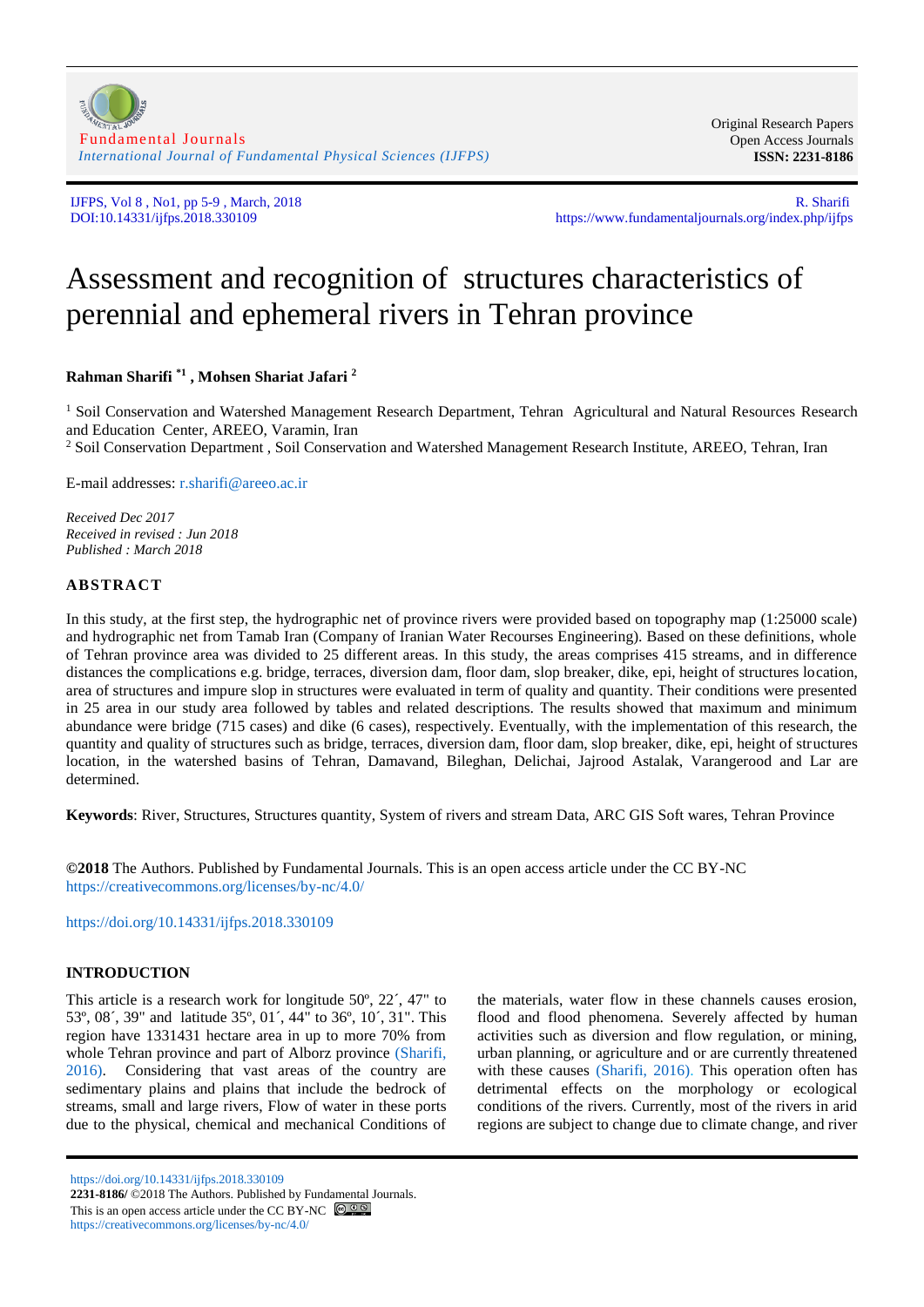engineering work is required to change sediment discharge, river course, stream depth, flood plain and water quality [\(Fore, Karr, & Wisseman, 1996\)](#page-4-1). The economic development of a community is closely related to the ability to maximize the benefits and minimize damages caused by rivers. A river repeatedly changes its cross-section, longitudinal profile, flow rate and pattern through the processes of scouring and sediment transport [\(Phillips, Slattery, & Musselman, 2005\)](#page-4-2). Understanding these processes is essential in order to stabilize the cultural and economic development of the river and in the present project, by understanding the forms of the rivers and

streets of Tehran province, I hope to take an effective step in realizing the issues [\(Phillips et al., 2005\)](#page-4-2). On the other hand, geological, tectonic and topographic factors influence the morphology of rivers and predict the trend of river changes. Changes and displacements occurring as a result of the natural process or human abnormal development along the course of the geometric dimensions of the river are a logical consequence of the river system's response to a new equilibrium [\(Phillips et al., 2005\)](#page-4-2).

Therefore, dealing with the river should be quite conscious and governed by special rules, because any change, although a position in the structure of the river, will cause a number of new developments in a broader range of which it is necessary before any action is taken, The river response can be predicted (\*).Top of Form

One of the most important phenomena in earth crust processes is the flow of water and rivers not only play a role in the general picture of the earth's surface, but also determine the shape of human life on the planet. If these benefactors are not preserved altogether, the destruction and loss of soil, lack of food and the loss of human, economic and social resources [\(Kondolf, 1997\)](#page-4-3).

Generally, preservation of natural resources can prevent soil erosion, sediment transport, flood and drought and, while ensuring the stability of river water regime and geometric characteristics of rivers, provides optimal utilization of natural resources. This operation is not possible with proper planning and management [\(Fore et al., 1996\)](#page-4-1). The rivers and their fertile plains have long since been the focus of the formation and growth of human civilizations. Therefore, riverside margins are a suitable place for agricultural, industrial and commercial activities; therefore, studying these areas is necessary in order to obtain accurate knowledge and study of possible problems and risks in order to maintain optimum utilization of natural resources [\(Phillips et al., 2005\)](#page-4-2). However, the precise study of the pychnrudy pattern and morphology of the region as an effective parameter in all of the above activities seems to be essential in order to understand the risks and ways of preserving existing resources and capital. Regardless of the great role that rivers play in the lives of human societies, unfortunately, the inaccurate use of river basins as well as the dismemberment of the rivers and rivers that have undergone rivers and rivers have changed their hydrological, hydraulic and ecological conditions, which led to the creation of Difficulties and problems have been abundant. The most important problems that are present in the rivers are the reduction of river discharge and increased pollution [\(Phillips et al., 2005\)](#page-4-2).

Increasing the population, especially the increase and development of residential areas mainly on the margins of the rivers, increases the utilization of rivers and increases the amount of wastewater and waste materials and residues

entering the rivers. This causes a sharp increase in the pollution of the rivers [\(Fore et al., 1996\)](#page-4-1). While much of the water used to drink the population of neighbouring residential areas or areas away from the river is also provided by the rivers. Therefore, not only the cost of water treatment is increased, but some of the contaminations may not be treated and controlled, leading to the spread of diseases and the limitation of the health of the people, especially the development of industries along the river boundary and the direct transfer of industrial waste into them into chemical contamination They added [\(Phillips et al., 2005\)](#page-4-2).

In order to properly plan and properly exploit the water resources of the country, it is important and essential to have river resources data and data. Therefore, with the implementation of this project, various data on the characteristics of rivers and streams in Tehran province have been extracted and extracted. This information is provided and coordinated by the Provincial Executive for rivers and caches on maps 1: 250,000. Data was collected through available reports and field surveys [\(Sharifi & Norouzi, 2018\)](#page-4-4). The classification and codification of the watersheds of the country and the study areas carried out by the Water Resources Research Center (Tabib) have been used to standardize the units and also facilitate the access to statistics and information. Based on the categorization carried out by Tchaik, the whole country has been divided into 6 main domains, 30 sub-subdivisions and 1,121 study areas. In this regard, the study areas in each province will be considered as the smallest unit of work. It should be noted that this project is one of the national plans related to the processes and models of erosion and sedimentation in the streams and streams [\(Sharifi & Norouzi, 2018\)](#page-4-4).

Water is the source of the life and blessings of God, and it becomes a source of mourning if it is not used in a proper way [\(Pollock, Beechie, & Jordan, 2007\)](#page-4-5). In the present world, water has become a political tool and has a special place in the economy. As such, for the purpose of development, rehabilitation, land rehabilitation, etc., the above measures will not be possible unless identifying water resources, in particular, identifying the rivers and rivers of the country, and presenting management and management plans and policies [\(Fore et al., 1996\)](#page-4-1). The current action will not be possible without identifying and collecting accurate statistics and information from the country's water and soil resources. After identifying and collecting information, they can be categorized in various categories such as morphology, efflux, water quality, vegetation cover, etc., and prioritizing the research and implementation plans. Due to the abundance of existing GIS software for designing and building spatial databases, it is possible to design and construct an integrated environment from the spatial database and related GIS software for maintenance, organization and retrieval of information through a small expense [\(Kondolf, 1997\)](#page-4-3). In general, one of the cases that distinguishes this research from similar studies in Iran (in order to store spatial data and search available information) is the different structure of the proposed software, its simplicity and low cost, and its emphasis on its GIS structure. Also, this software emphasizes the need for users to have quick and easy access to spatial layers, rather than just descriptive information [\(Pollock et al.,](#page-4-5)  [2007\)](#page-4-5).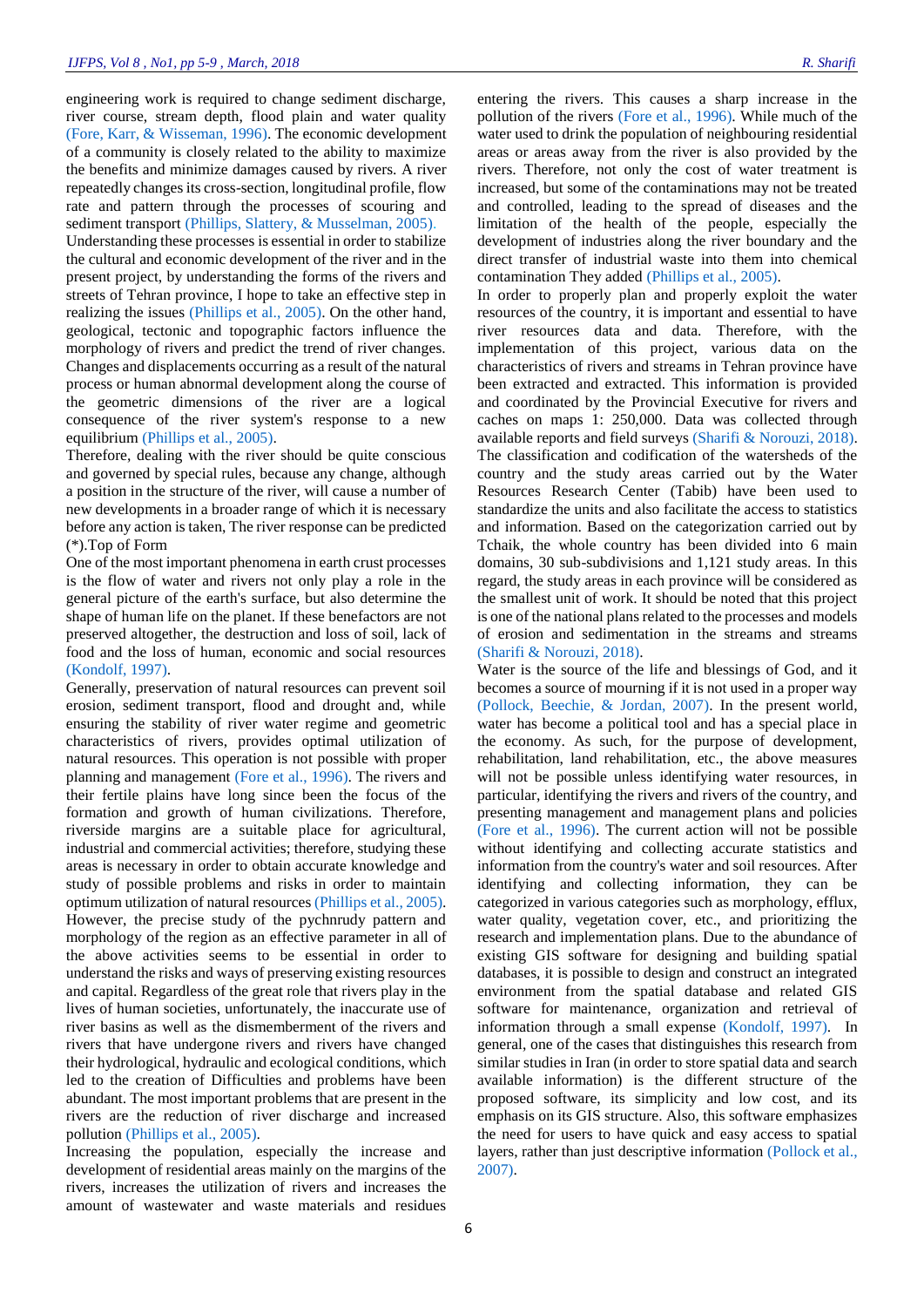#### **MATERIALS AND METHODS**

As mentioned above, it has been used to standardize the units of work and also to facilitate access to statistics and information from the classification and codification of watershed basins and study areas conducted by the Iranian Water Resources Research Center (Tamab).According to the division of the Tamab, the whole country is divided into 6 main basins or the very large basins (Caspian Sea basins, Persian Gulf and Oman Sea, Lake Urmia, Central, Hamoon, Serakhs), 12 smaller basins (Caspian Basin, Gulf Fars and the Sea of Oman, Lake Urmia, Lake Qom, Isfahan and Sirjan, Neyriz or Bakhtegan, Jazmourian, Desert palin, Lut Desert, Ardestan, Yazd and Kerman, Qara-Qom Desert, East or Hamoun), 30 Sub-basins and 1121 Study Areas Division and coding, according to which the Caspian Sea basins, Persian Gulf and Oman Sea, Lake Urmia, Central, Hamoon Srkhrs respectively codes 1, 2, 3, 4, 5 and 6 that more than 90 percent of the study area code 4 and only one case has the code 1[\(Sharifi & Norouzi, 2018\)](#page-4-4).

The study region with area 1331431 hectare have latitude 50,22,47 to 53,08,39 and longitude 35,01,44 to 36,10,31 in up to more 70% from whole Tehran province and part of Alborz province(Fig.1). According to the division of the Tamab, the whole study region of Tehran province is divided to area 25 with numbers 1515, 41151, 41521, 41522, 41523, 41524, 41525, 41526, 41531, 415321, 415322, 415331, 415332, 415333, 415341, 415342, 415343, 415344, 415345, 47143, 47144, 47145, 47146, 471531, 471533 (Fig.2). The total number of runways in the studied areas is 415 stream and about 3088 thousand-meters part [\(Simon, 1995\)](#page-4-6). In each quantitative and qualitative information area, the structural effects such as bridge, terraces, deviances dam, floor dam, slop breaker, dike, epi, height of structures location, approximate area covered by the structure and gross gradient of the site of the structure of the relevant executive branches, in particular the Office of Natural Resources and Watershed Management in Tehran, as well as the Google site as far as possible to be collected and divided into watershed areas of the region has been evaluated and evaluated [\(Vitousek,](#page-4-7)  [Mooney, Lubchenco, & Melillo, 1997\)](#page-4-7).



**Fig.1** Study region and that's overlap with Tehran province



**Fig .2** Location and region 25 distribution in whole Tehran province

In order to carry out the present project and start practical work in the first step, the above mentioned steps are based on topographic maps of the scale of 1:250000 based on the hydrographic grid of Iran Water Resources Engineering Company (Tamab Iran), in the software environment of the GIS Hydrographic Network of Rivers The province was prepared (Fig.3).



**Fig.3** Hydrographic network and the position of the waterways in them

After the steps mentioned, referring to the executive agencies related to the Office of Natural Resources and Watershed Management of the Tehran province as well as on the site Google along with field activities, as far as possible, quantitative and qualitative information on structural complications such as bridge, terraces, diversion dam, floor dam, slop breaker, dike, epi, height of structures location, area of structures and impure slop of the site of the structure were collected and divided into the basin of the watershed region and evaluated, which summarizes these studies in The discussion and conclusion is presented.

## **DISCUSSION**

In different parts of this paper, we tried to introduce the generalities of the research project, introduce the study area, introduce the rivers and the basics of the theory of the project into its main part, the research method and its results, at the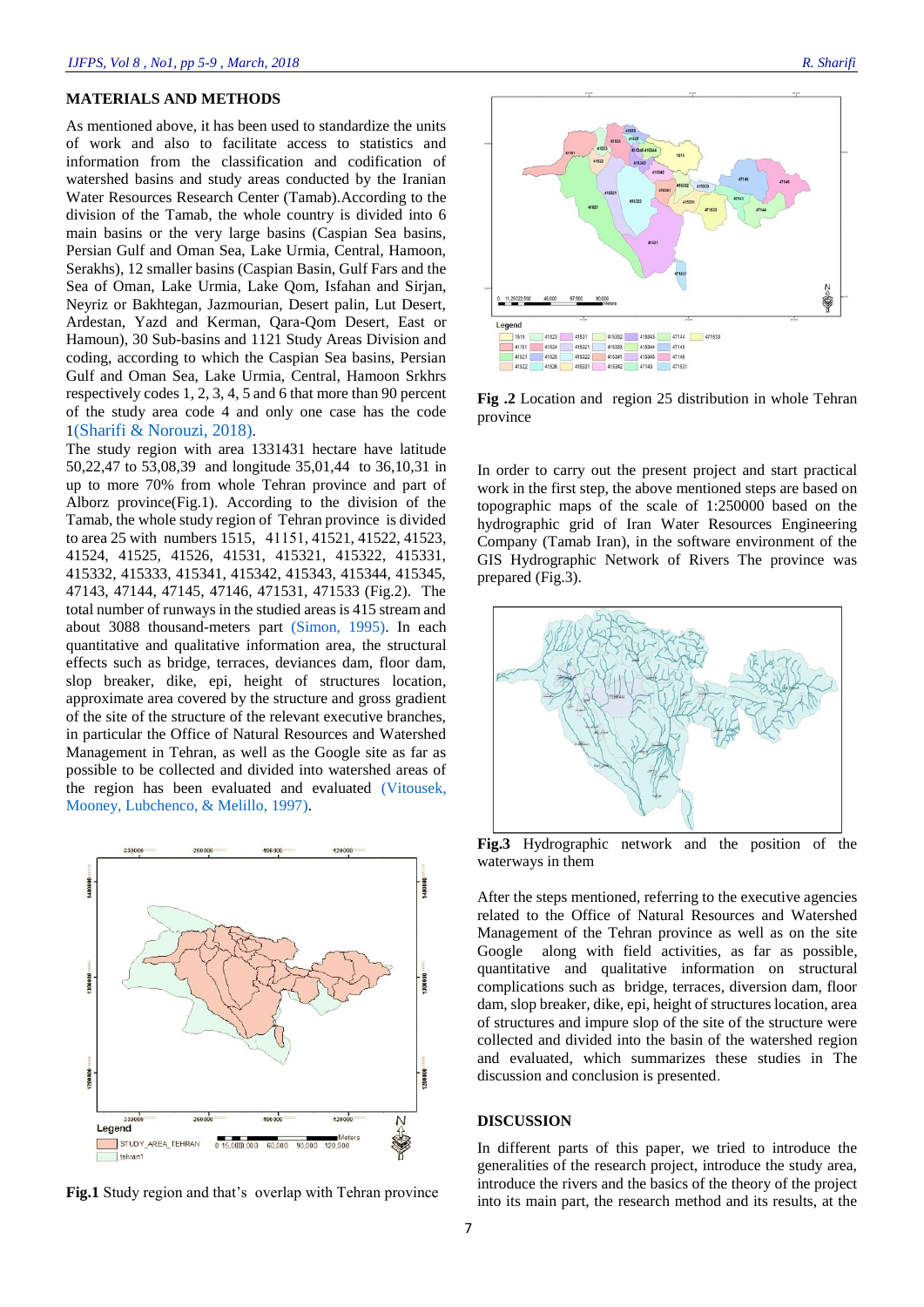first, in order to standardize the units and facilitate accessibility, the data are derived from the classification and codification of watershed basins and the study areas conducted by the Iran Water Resources Research Center (Tamab). As noted above, according to the division of Tamab, the whole Iran country is divided into 6 main basins or superbasins (Caspian Sea basins, Persian Gulf and Oman Sea, Lake Urmia, Central, Hamoon, Serakhs), 12 smaller basins (catchment areas Caspian Sea, Persian Gulf and Oman Sea, Urmia Lake, Qom Lake, Isfahan and Sirjan, Nayyriz or Bakhtegan, Jazmourian, Plain Desert, Lut Desert, Ardestan, Yazd and Kerman, Qare-Qom Desert, East or Hamoun), 30 sub-sub basins And 1121 study areas have been classified and codified, according to which the catchment areas of the Caspian Sea and the central plateau of the Basin There are codes 1 and 4, respectively, with more than 90% of the area having code 4 and only one item code 1, the total range of Tehran in the province has 25 parts or watersheds, where the distribution of different types of structures in the areas and Their rivers (watersheds) have been evaluated quantitatively. Summarized in Table 1. (Also in tables 1, letters A instead of the bridge, the letter B instead of the terrace, the letter C instead of the diversion dam, the letter D instead of the floor dam, the letter E instead of the slop breaker, the letter F instead of the dike, the letter G Instead of Epi, the letter H instead of the total area of the terrace area is the letter I, the mean of the gradient of the basin, and finally the letter J as the sum of the structures in the basin. According to Table 1, the bridges with the number of 715 Most frequencies and dikes with the least number of 6 are frequent in the catchment area of the region. The catchment area of Payab Damavand with 114 structures and the Varangerood watershed with 3 structures are the highest and the least, respectively. These structures are included in the region.

| Row            | <b>Basin name</b> | <b>Basin area(hectare)</b> | Number of structural types constructed in basins and rivers |                 |                      |                 |                          |             |                          |                          |          |                         |
|----------------|-------------------|----------------------------|-------------------------------------------------------------|-----------------|----------------------|-----------------|--------------------------|-------------|--------------------------|--------------------------|----------|-------------------------|
|                |                   |                            | $\mathbf A$                                                 | B               | $\mathbf{C}$         | $\mathbf D$     | ${\bf E}$                | $\mathbf F$ | $\mathbf G$              | $\bf H$                  | $\bf{I}$ | $\bf J$                 |
| $\mathbf{1}$   | Lar               | 77234                      | 14                                                          | $\blacksquare$  | 48                   | $\overline{21}$ | $\overline{3}$           | ÷.          | $\mathbf{r}$             | $\omega$ .               | 5.01     | 86                      |
| $\overline{c}$ | Kordan            | 78206                      | 26                                                          | 10              | 3                    | ä,              |                          |             |                          | 10                       | 12.4     | 39                      |
| 3              | Bileghan          | 197350                     | 60                                                          | $\overline{c}$  | $\mathbf{1}$         | $\mathbf{1}$    |                          |             |                          | 4.17                     | 03.1     | 64                      |
| 4              | Karaj1            | 23351                      | 8                                                           | ٠               |                      |                 |                          |             |                          | $\blacksquare$           | 65.7     | 8                       |
| 5              | Karaj2            | 19149                      | 6                                                           |                 |                      |                 |                          |             |                          | $\overline{\phantom{a}}$ | 28.7     | 6                       |
| 6              | Karaj3            | 44404                      | 56                                                          | 6               |                      | 15              |                          |             |                          | 8                        | 18.10    | 77                      |
| $\overline{7}$ | Varangerood       | 12342                      | 3                                                           | $\overline{a}$  |                      |                 |                          |             |                          | $\blacksquare$           | 62.3     | $\overline{\mathbf{3}}$ |
| 8              | Velayatrood       | 8316                       | 15                                                          | $\overline{2}$  |                      | 1               |                          |             |                          | 5.2                      | 73.7     | 18                      |
| 9              | Payabjajrood      | 159535                     | 46                                                          | 3               | $\mathbf{1}$         | 4               | $\mathbf{1}$             | 6           | 9                        | 3                        | 61.1     | 70                      |
| 10             | Kan               | 81095                      | 17                                                          | ٠               |                      | ä,              |                          |             | ÷,                       | $\overline{\phantom{a}}$ | 1.5      | 17                      |
| 11             | Masiletehran      | 129333                     | 91                                                          | 9               | ÷,                   | 13              | $\mathbf{1}$             |             |                          | 14                       | 58.4     | 114                     |
| 12             | Payabedamavand    | 34656                      | 16                                                          | $\overline{2}$  | ÷.                   | 5               |                          |             |                          | $\overline{2}$           | 28.3     | 23                      |
| 13             | Ah-Era            | 26762                      | 29                                                          | $\overline{2}$  | ä,                   | 8               |                          |             | ÷,                       | 3                        | 34.4     | 39                      |
| 14             | Sarabedamavand    | 14732                      | 9                                                           | 1               | ÷.                   | 5               |                          |             | ÷.                       | $\mathbf{1}$             | 52.5     | 15                      |
| 15             | Jajroodeastalak   | 27602                      | 18                                                          | 3               | $\mathbf{1}$         | ä,              | 1                        |             | ÷,                       | 5.2                      | 54.2     | 23                      |
| 16             | Lavasanat         | 27020                      | 24                                                          | $7\phantom{.0}$ |                      |                 |                          |             | $\overline{\phantom{a}}$ | 7.8                      | 8.5      | 31                      |
| 17             | Jajroodeahar      | 18770                      | 30                                                          | 10              |                      |                 |                          |             | ٠                        | 5.11                     | 29.5     | 40                      |
| 18             | Garmabdar         | 18067                      | 43                                                          | 5               | ÷,                   | ä,              | $\overline{c}$           |             | L.                       | 5.4                      | 54.7     | 50                      |
| 19             | Shemshak          | 6975                       | 24                                                          | 5               | ä,                   | $\overline{c}$  | ä,                       |             | ä,                       | 6                        | 04.7     | 31                      |
| 20             | Dalichai          | 33854                      | 29                                                          | 13              | $\mathbf{1}$         | $\overline{4}$  | $\mathbf{1}$             |             | $\sim$                   | 5.15                     | 35.6     | 48                      |
| 21             | Hableroode2       | 56097                      | 18                                                          | $\mathbf{1}$    | ÷,                   | $\blacksquare$  | 2                        |             | ä,                       | 3.2                      | 84.3     | 21                      |
| 22             | Namrood           | 81675                      | 46                                                          | 5               | ä,                   | 21              | $\overline{\phantom{a}}$ |             | $\mathbf{1}$             | 5.3                      | 9.4      | 73                      |
| 23             | Phyroozkooh       | 83207                      | 35                                                          | ٠               | $\ddot{\phantom{1}}$ | $\mathbf{1}$    |                          |             |                          | $\overline{\phantom{a}}$ | 34.2     | 36                      |
| 24             | Payabeavanake     | 15832                      | 5                                                           | ä,              |                      | ä,              |                          |             |                          | ä,                       | 84.0     | 5                       |
| 25             | Kilan             | 55867                      | 47                                                          | 14              | $\sim$               | 19              |                          |             | $\sim$                   | 5.19                     | 03.6     | 80                      |
| Sum            | ----              | 1331431                    | 715                                                         | 100             | 55                   | 120             | 11                       | 6           | 10                       | 9.134                    | 94.4     | 1017                    |

**Table.1:** Status of structures on canals and rivers in the watershed area

#### **CONCLUSION**

As mentioned in the various sections of the present paper, the research projects were presented and the study area was introduced, and in the technical sections of the river basin paper, more than a structural look was investigated and summarized, which summarizes the results as follows:

**A:** Bridges among the studied structures with the number of 715 most frequencies and dikes with the number of 6 least abundant in the region.

**B:** The watershed basin of Tehran with the number of 91 Hole bridge and the Varangerood catchment area with 3 Hole bridge has the highest and the least number of bridges in the region, respectively.

**C:** The watershed area of Delichai with 13 Terraces and with an approximate level of 15.5 hectares and the watershed of Hableh Rood 2 and Sarab Damavand with 1 number and the different levels respectively have the largest and the smallest Terraces structures in the area, And the basins of the Karaj 1, Karaj 2, Lar, Varangerood, Kan, Firoozkooh, and Evanakei basins lack terraces.

**D:** The Lar basin with 48 diversion dam and the Bileghan basin, PayabeJajrood, Jajrood astalak, Delichai with 1